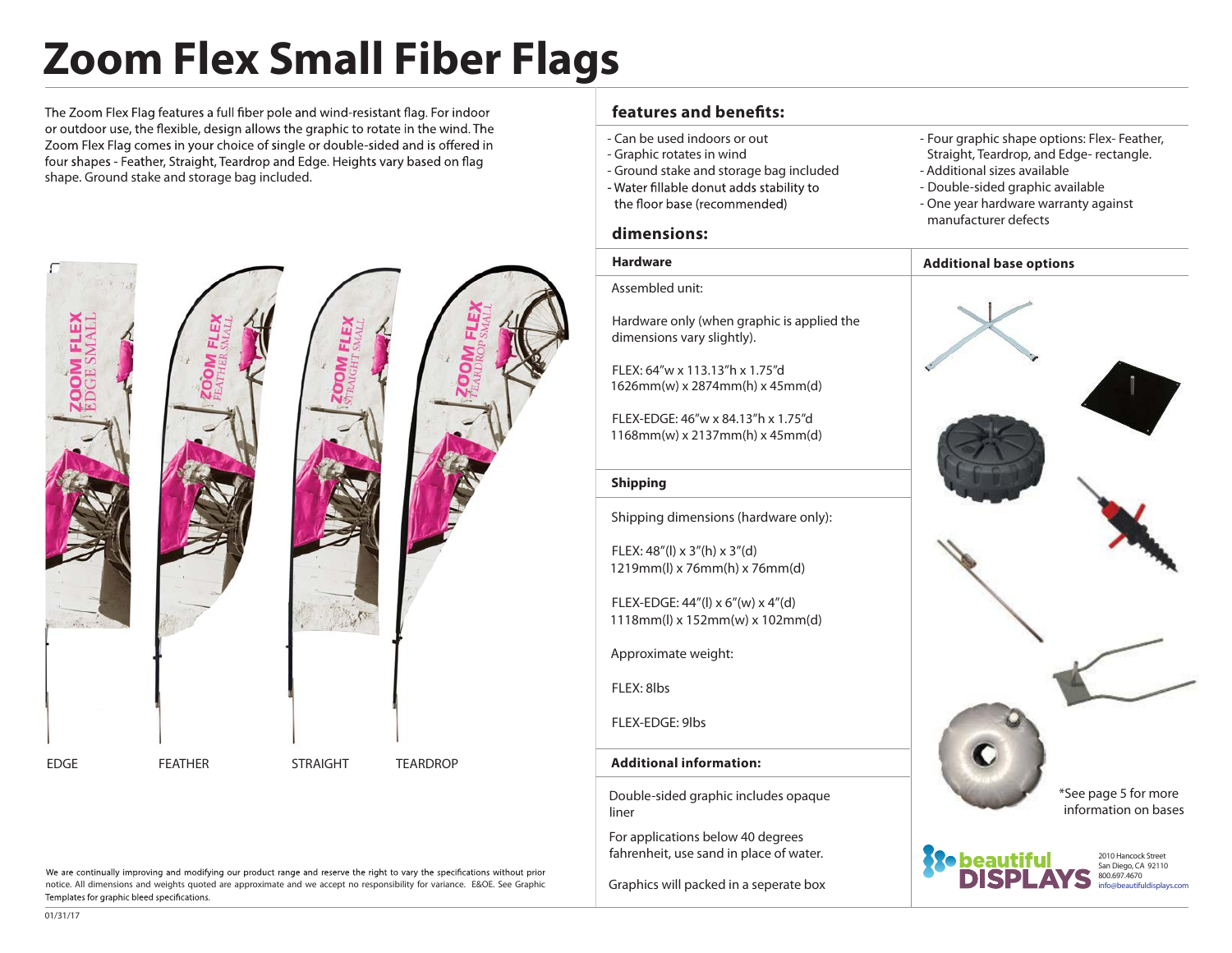| Flag Size:<br>Small<br>Medium<br>Large<br>Extra Large | Number of Poles<br>$\mathsf{3}$<br>$\overline{4}$<br>$\overline{4}$<br>5 |     |  |
|-------------------------------------------------------|--------------------------------------------------------------------------|-----|--|
|                                                       |                                                                          | ╟╽║ |  |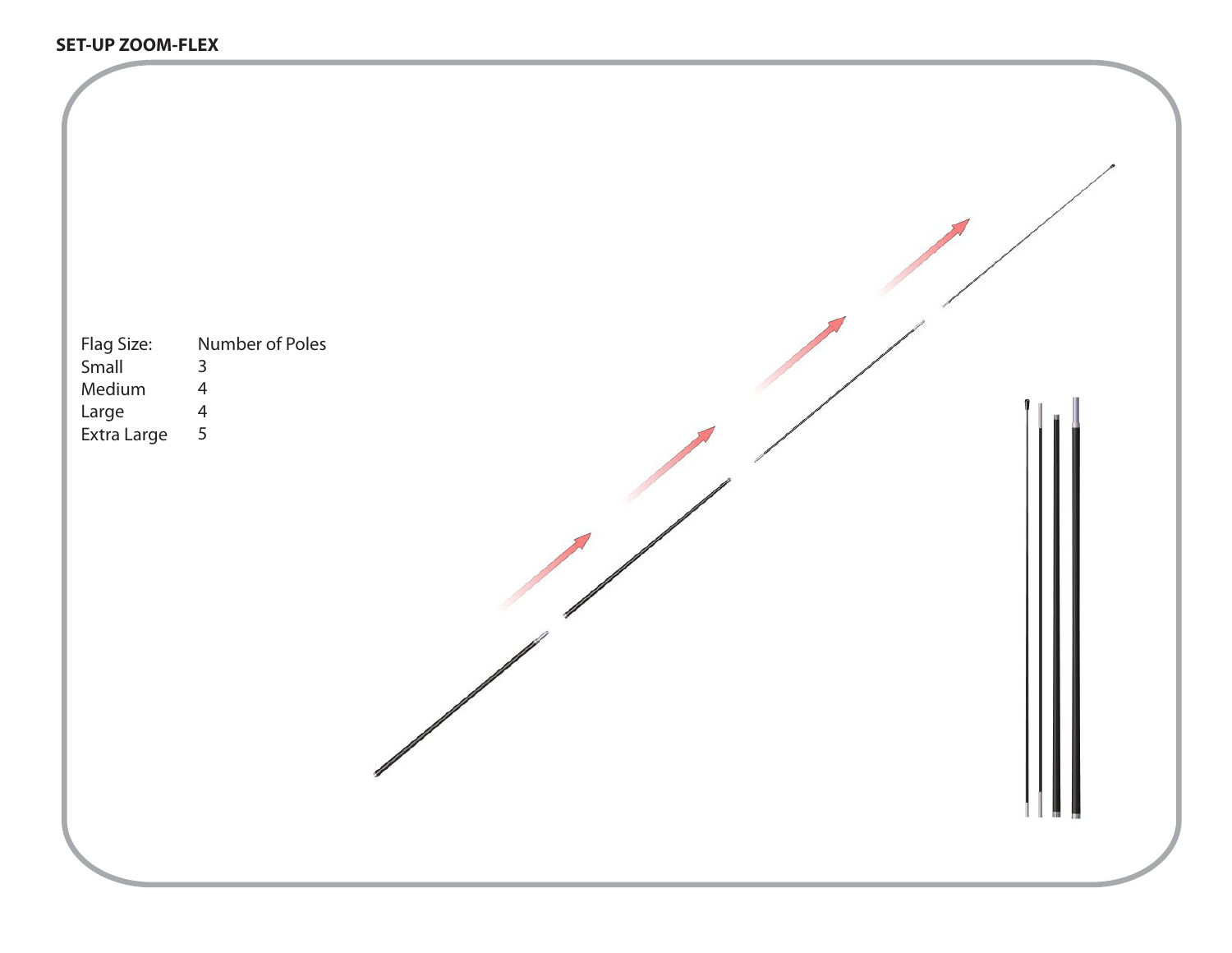#### **SET-UP ZOOM-FLEX-EDGE**

-

| Flag Size:<br>Small<br>Medium<br>Large<br>Extra Large | Number of Poles<br>$\frac{3}{4}$<br>$\frac{4}{5}$ |  |  |
|-------------------------------------------------------|---------------------------------------------------|--|--|
|                                                       |                                                   |  |  |
|                                                       |                                                   |  |  |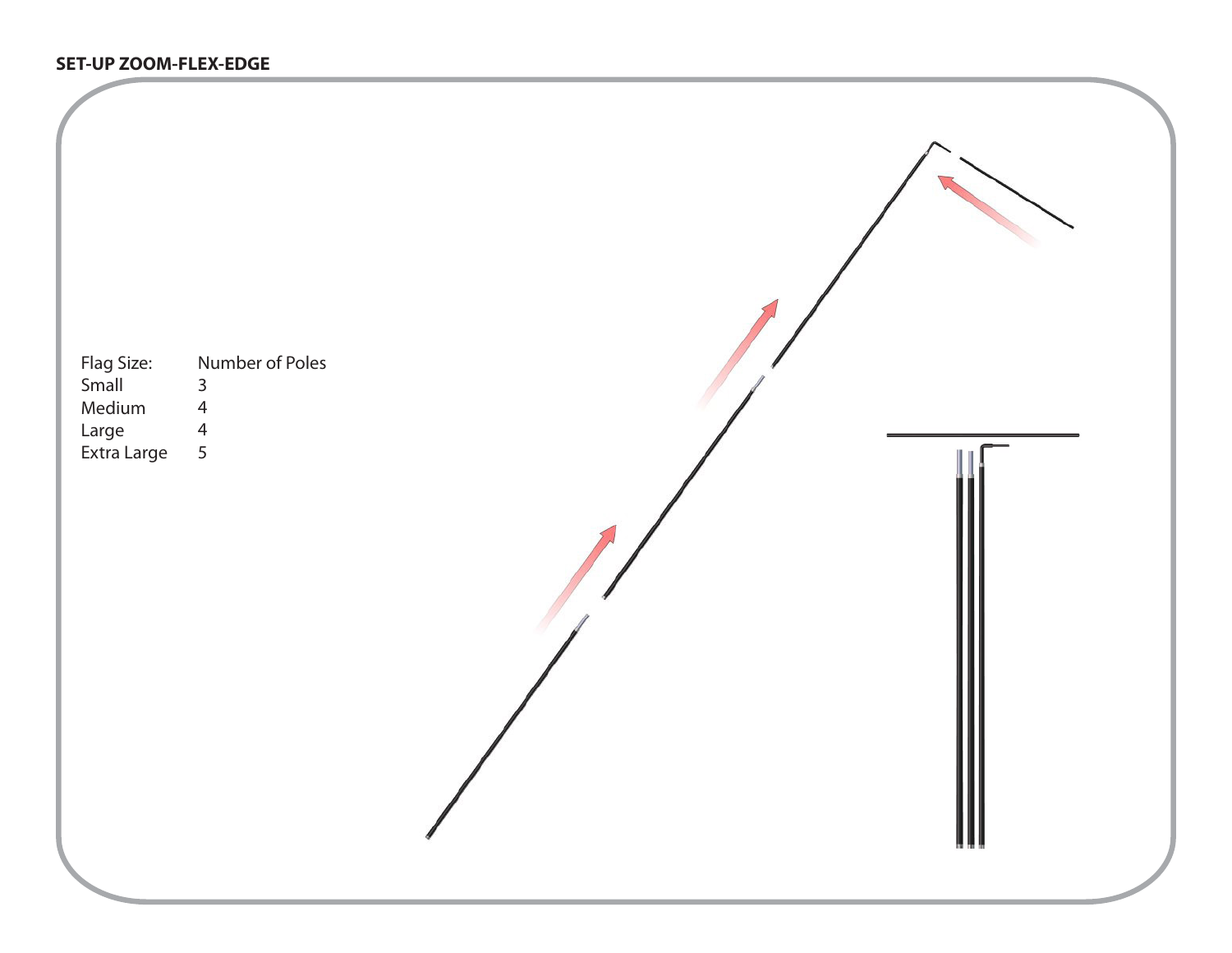#### **Attaching Graphic for ZOOM-FLEX**





grommet hole.









#### **Attaching Graphic for ZOOM-FLEX-EDGE**



Place flag on base.







Pull bungee cord through grommet hole.